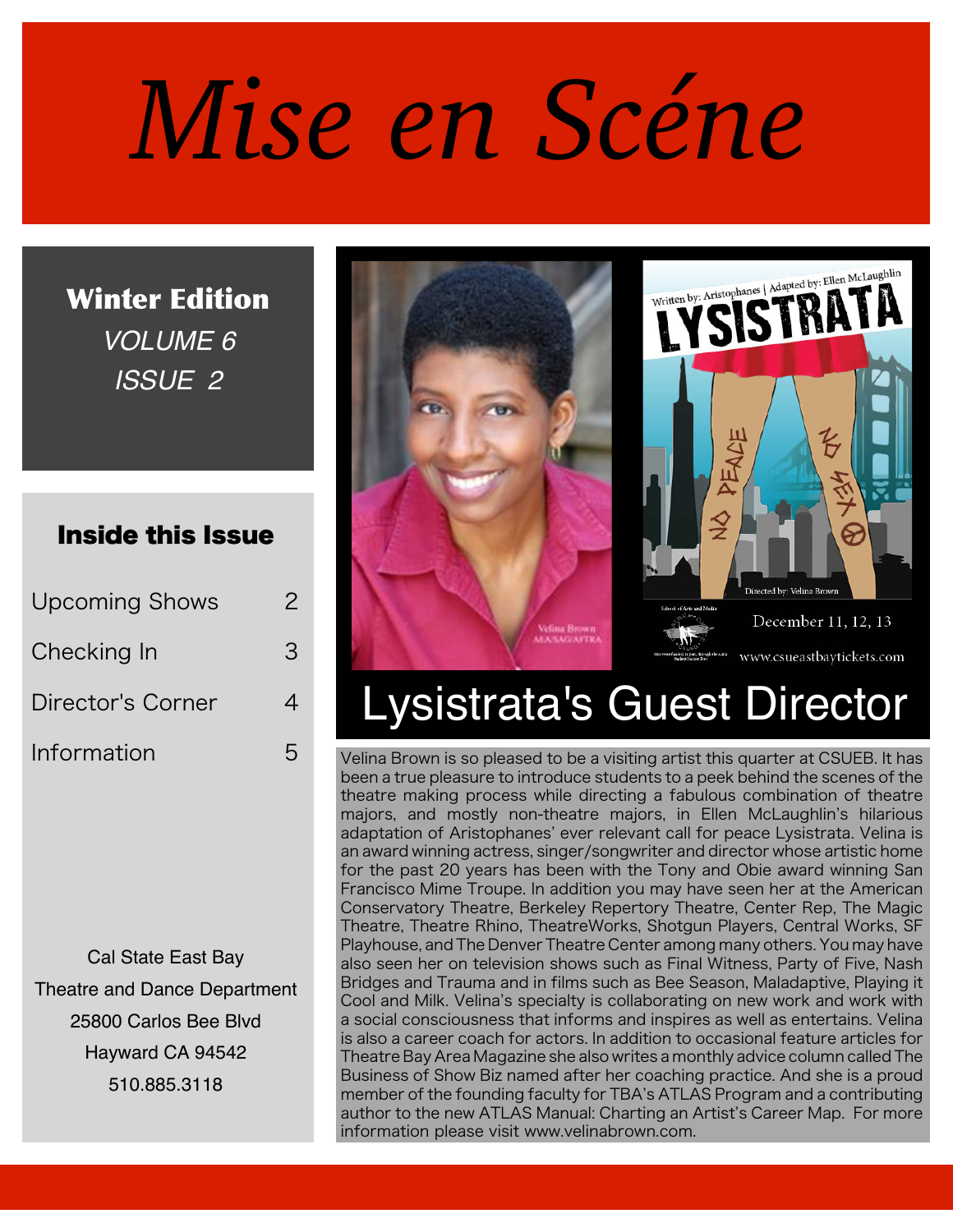# Upcoming Productions

### **Our Town**

Written by Thornton Wilder Directed by Darryl V. Jones

November 13-14 & 20-21 @ 8 PM November 22 @ 2 PM

University Theatre

## **ICE/ICE-X**

Produced & Choreographed by Nina Haft & Eric Kupers

ICE: December 4 @ 8 Pm & December 5 @ 2 PM ICE-X: December 5 @ 8 PM

PE 140

### **Lysistrata**

Written by Aristophanes I Adapted by Ellen McLaughlin Directed by Velina Brown

> December 11-12 @ 8 PM December 13 @ 2 PM

> > Studio Theatre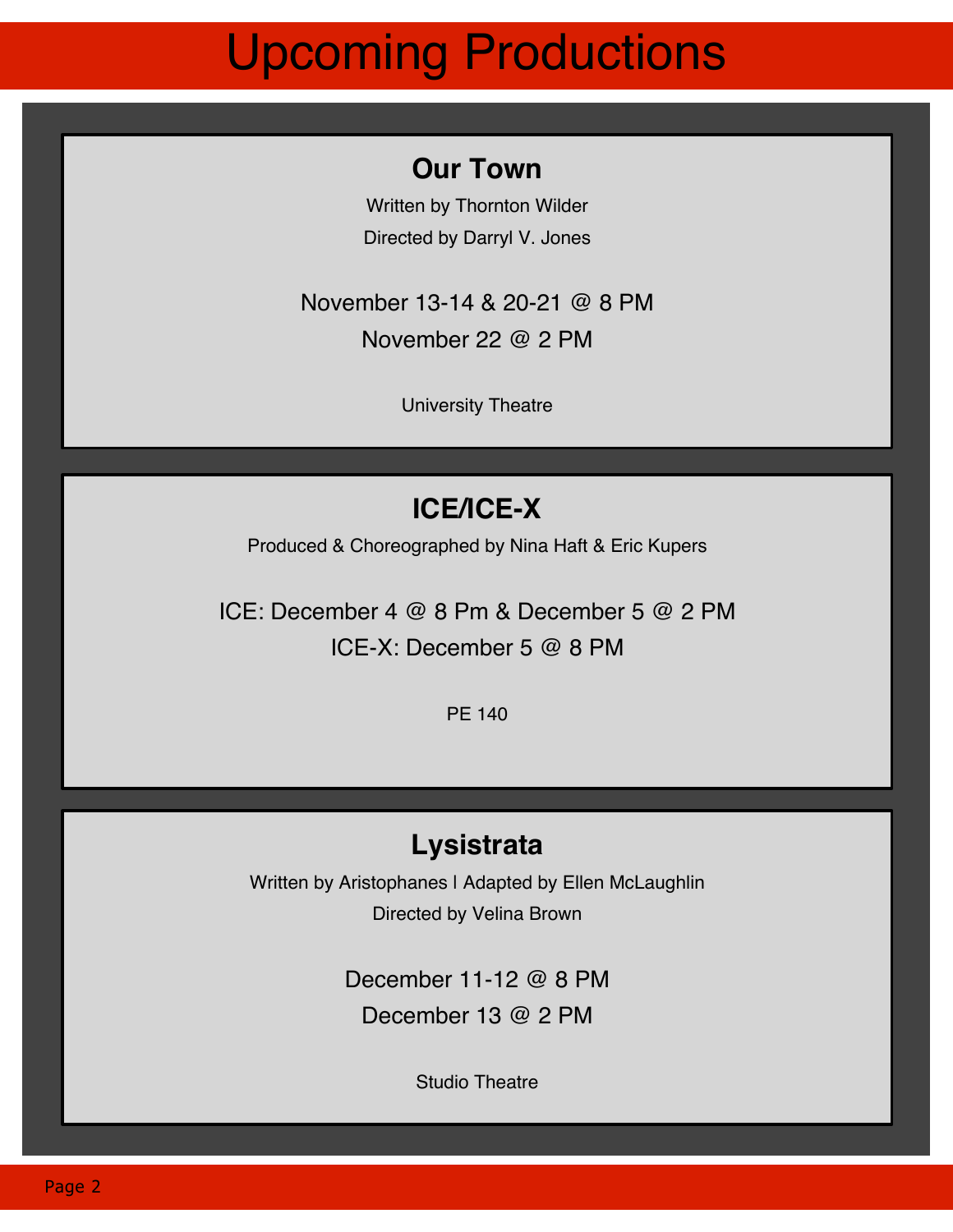# Checking In



#### Rebecca Soltau

After graduation in June, she hasen't had a day's rest! In July, she had the privilege to start working on a feature film called Fair Chase, directed by Eduardo Castrillo. The project was a dark, thrilling film about the lengths a person might go to in order to provide a better life for his family and get ahead in the corporate world. Rebecca was lucky enough to work with a number of incredibly talented local actors as well as award winning actors Tom Sizemore (Saving Private Ryan) and Eric Roberts (The Dark Knight, Runaway Train). It was a learning experience about the film industry like no other. She was also able to work on a short film called UX: Beta with a new director, Bryan Navarro, and fellow CSUEB student, Jerardo Larios. Currently, she is awaiting the DVD release of The Last Wolf of Ezo, another feature film she worked on with Eduardo Castrillo. She is currently in rehearsals for One Flew Over The Cuckoo's Nest under the direction of Michael Navarra at Ohlone College, a director and company she has enjoyed working with in the past. Rebecca has been humbled by the talent and dedication that surrounds her as part of such a phenomenal cast. It opens on November 6<sup>th</sup> and runs until November 21<sup>st</sup>, and she wouldn't pass up the chance to see it. She's been doing her best to never stop working and learning, and so far, she'd say she has kept that up!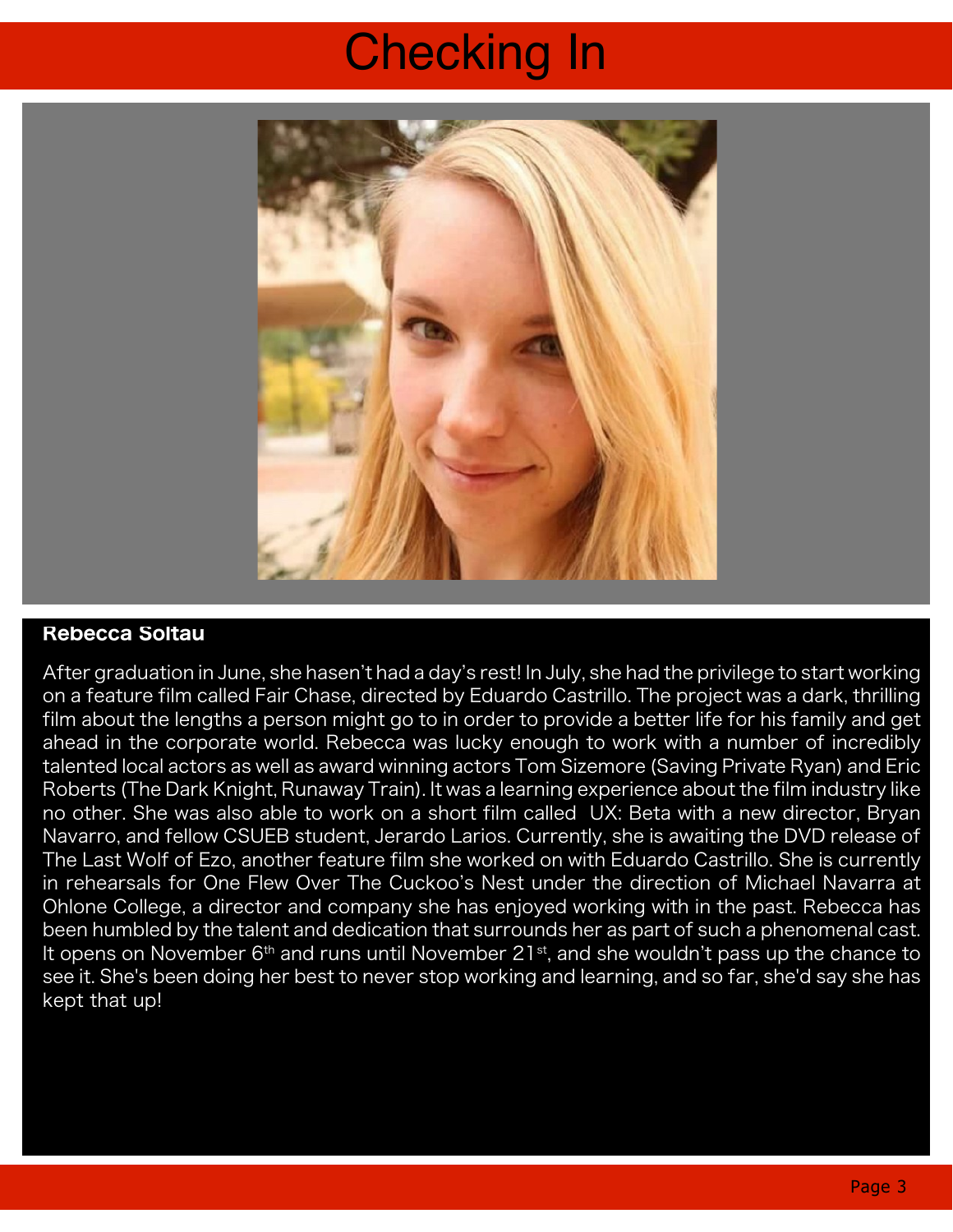# Directors Corner

#### **A Note from Darryl V. Jones, Director of "Our Town"**

Thornton Wilder called the play "Our Town" because he wanted it to speak to all people. This is not just a play about a quaint little New England village and the simple folk who live there, but it is about all of us who live in any community in which we call "our town." I want the CSUEB production to pay homage to the past, but welcome the reality of the more cultural and ethnically diverse community in which we live today. The two primary families in the play are traditionally cast as white. Our production will break that mold with a racially mixed family. In addition the people of the town are cast to represent a multi-cultural global community.

The play is often times done on a bare stage, as requested by the playwright to engage the audience's imagination. We are holding in part to that idea but we are also adding elements to reflect our East Bay community. We are creating a non-time specific setting in which antiquity and modernity is juxtaposed to hint at the march of time. In addition, we are using live music, performed by CSUEB Theatre students, to score the circle of life and the generational march of time. When I recently asked a class to make a list of where they find community in their lives, the list included modern versions of what established community in Wilder's play. Therefore as Wilder had hoped, his play still speaks to our humanity across the years; but it does have some old fashioned ideas about gender that we hope to challenge in the production. This is a play that celebrates the pattern of life from birth to death. A play that challenges us to realize that during our lives, it would be wise to slow down and appreciate not only the high points, but the simplest of moments – the everyday human interactions large and small we all share. Wilder wrote the play as the country was considering entering WWII, and the possibility of the death of many loved ones was looming around the corner. Sadly, this is still true and now the death toll rises not only from wars in other countries but wars in our city streets as well. "Our Town" at CSUEB will embrace the plays primary theme of the shame of taking life for granted and not appreciating every moment of every day in a production of stunning magical realism that crosses generations and brings us closer to the eternal in all of us.

#### **A Note from Eric Kupers, Producer and Choreographer of ICE/ICE-X**

ICE and ICE-X are a celebratory tradition in the Theatre and Dance Department. This will be our 10th year of the showcases and they are bursting with passion, hunger and joy for exploring dance and movement of all kinds.

ICE (Dec. 4th @ 8pm and Dec. 5th @ 2pm) features two different programs of dance works by faculty, students and guest artists. Come see what students are learning in their dance classes this year, what seniors are crafting for their senior projects, what movement ideas faculty are exploring and electrifying dance by CSUEB dance clubs.

ICE-X (Dec. 5th @ 8pm) takes audiences into more experimental realms. Come see what our African Dance Class has been practicing, with live drumming! Experience the latest explorations by the CSUEB Inclusive Interdisciplinary Ensemble (IIE,) which is working with stories of creation and birth from diverse cultures. The IIE is collaborating with the Geography and Environmental Sciences class on practical use of solar power, to have a completely solar powered performance work. We'll share stories, dances and music about the sun and have all of our lighting and amplified sound fueled directly by the solar powered kits students are learning how to build and apply. Plus more experimental performance surprises. All three shows are different. Come see one, two or all three! The CSUEB Dance program invites you to come and be moved!